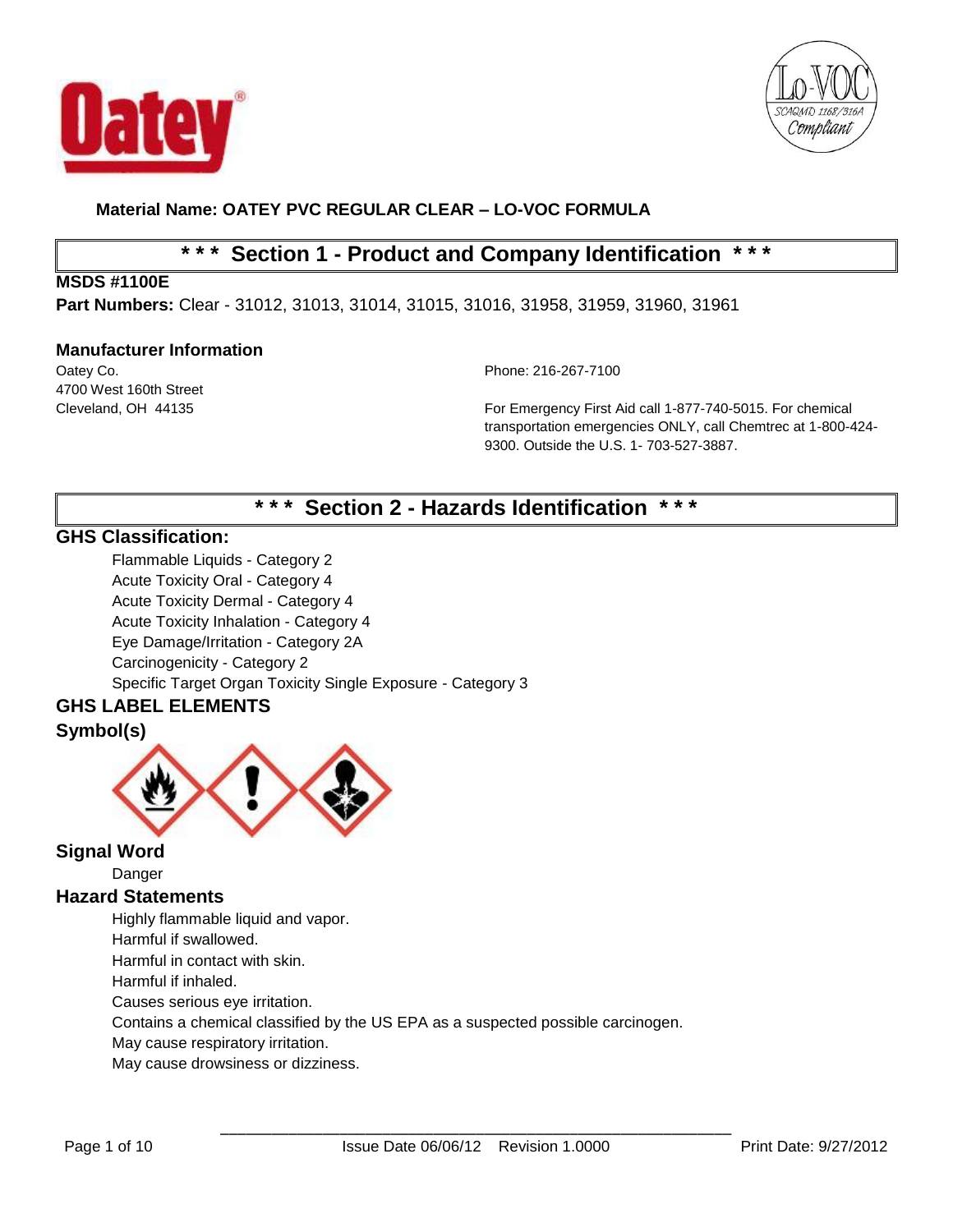### **Precautionary Statements**

#### **Prevention**

Keep away from heat/sparks/open flames and hot surfaces. - No smoking. Keep container tightly closed. Use explosion-proof electrical/ventilating/lighting/equipment. Use only non-sparking tools. Take precautionary measures against static discharge. Wear protective gloves/eye protection/face protection. Wash thoroughly after handling. Do not eat, drink or smoke when using this product. Obtain special instructions before use. Do not handle until all safety precautions have been read and understood. Avoid breathing fume/gas/mist/vapors.

Use only outdoors or in a well-ventilated area.

#### **Response**

If on skin (or hair): Remove/Take off immediately all contaminated clothing. Rinse skin with water/shower. Wash contaminated clothing before reuse.

If swallowed: Call a poison center or doctor/physician if you feel unwell. Rinse mouth. Do not induce vomiting. If inhaled: Remove victim to fresh air and keep at rest in a position comfortable for breathing. Call a poison center or doctor/physician if you feel unwell.

If in eyes: Rinse cautiously with water for several minutes. Remove contact lenses, if present and easy to do. Continue rinsing. Immediately call a poison center or doctor/physician.

If exposed or concerned Get medical advice/attention.

In case of fire: Use dry chemical, CO2, or foam to extinguish fire.

#### **Storage**

Store in a well-ventilated place. Keep cool. Store locked up.

#### **Disposal**

Dispose of contents/container in accordance with local/regional/national/international regulations.

# **\* \* \* Section 3 - Composition / Information on Ingredients \* \* \***

| CAS#      | <b>Component</b>              | <b>Percent</b> |
|-----------|-------------------------------|----------------|
| 109-99-9  | Tetrahydrofuran               | $20 - 40$      |
| 78-93-3   | Methyl ethyl ketone           | $15 - 35$      |
| 108-94-1  | Cyclohexanone                 | $10 - 20$      |
| 67-64-1   | Acetone                       | $10 - 20$      |
| 9002-86-2 | PVC (Chloroethylene, polymer) | $10 - 18$      |

# **\* \* \* Section 4 - First Aid Measures \* \* \***

### **First Aid: Eyes**

If material gets into eyes or if fumes cause irritation, immediately flush eyes with plenty of water until chemical is removed. If irritation persists, get medical attention immediately.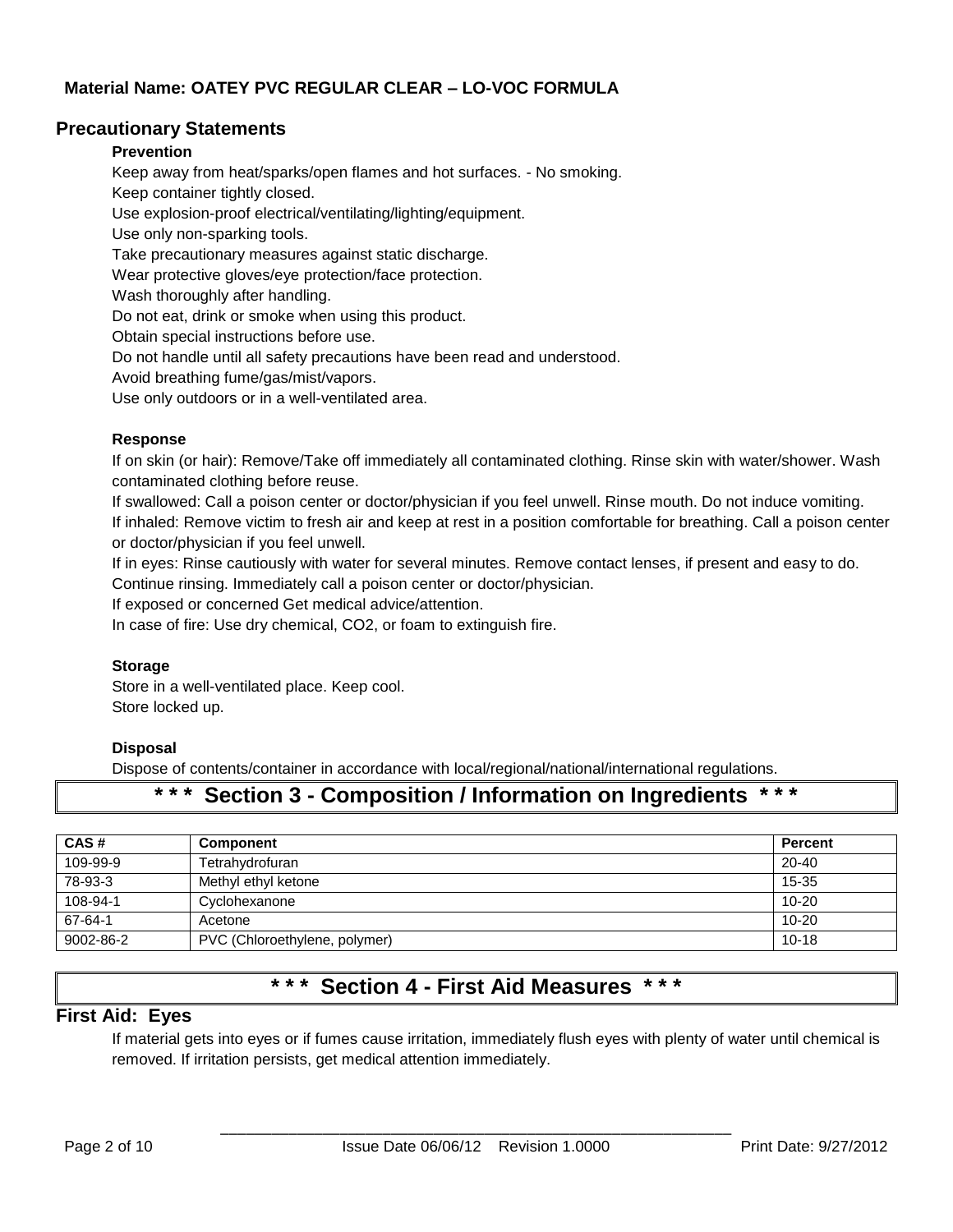### **First Aid: Skin**

Remove contaminated clothing immediately. Wash all exposed areas with soap and water. Get medical attention if irritation develops. Remove dried cement with hand cleaner or baby oil.

#### **First Aid: Ingestion**

DO NOT INDUCE VOMITING. Rinse mouth with water. Never give anything by mouth to a person who is unconscious or drowsy. Get immediate medical attention by calling a Poison Control Center, or hospital emergency room. If medical advice cannot be obtained, then take the person and product to the nearest medical emergency treatment center or hospital.

#### **First Aid: Inhalation**

If symptoms of exposure develop, remove to fresh air. If breathing becomes difficult, administer oxygen. Administer artificial respiration if breathing has stopped. Seek immediate medical attention.

# **\* \* \* Section 5 - Fire Fighting Measures \* \* \***

# **General Fire Hazards**

See Section 9 for Flammability Properties.

Highly flammable liquid and vapor. Keep away from heat and all sources of ignition including sparks, flames, lighted cigarettes and pilot lights. Containers may rupture or explode in the heat of a fire. Vapors are heavier than air and may travel to a remote ignition source and flash back. This product contains tetrahydrofuran that may form explosive organic peroxide when exposed to air or light or with age.

#### **Hazardous Combustion Products**

Combustion will produce toxic and irritating vapors including carbon monoxide, carbon dioxide and hydrogen chloride.

#### **Extinguishing Media**

Use dry chemical, CO2, or foam to extinguish fire. Cool fire exposed container with water. Water may be ineffective as an extinguishing agent.

#### **Unsuitable Extinguishing Media**

None.

## **Fire Fighting Equipment/Instructions**

Firefighters should wear positive pressure self-contained breathing apparatus and full protective clothing for fires in areas where chemicals are used or stored.

# **\* \* \* Section 6 - Accidental Release Measures \* \* \***

#### **Recovery and Neutralization**

Stop leak if it can be done without risk.

#### **Materials and Methods for Clean-Up**

Remove all sources of ignition and ventilate area. Soak up spill with an inert absorbent such as sand, earth or other noncombusting material. Put absorbent material in covered, labeled metal containers.

#### **Emergency Measures**

Isolate area. Keep unnecessary personnel away.

#### **Personal Precautions and Protective Equipment**

Personnel cleaning up the spill should wear appropriate personal protective equipment, including respirators if vapor concentrations are high.

#### **Environmental Precautions**

Prevent liquid from entering watercourses, sewers and natural waterways.

## **Prevention of Secondary Hazards**

None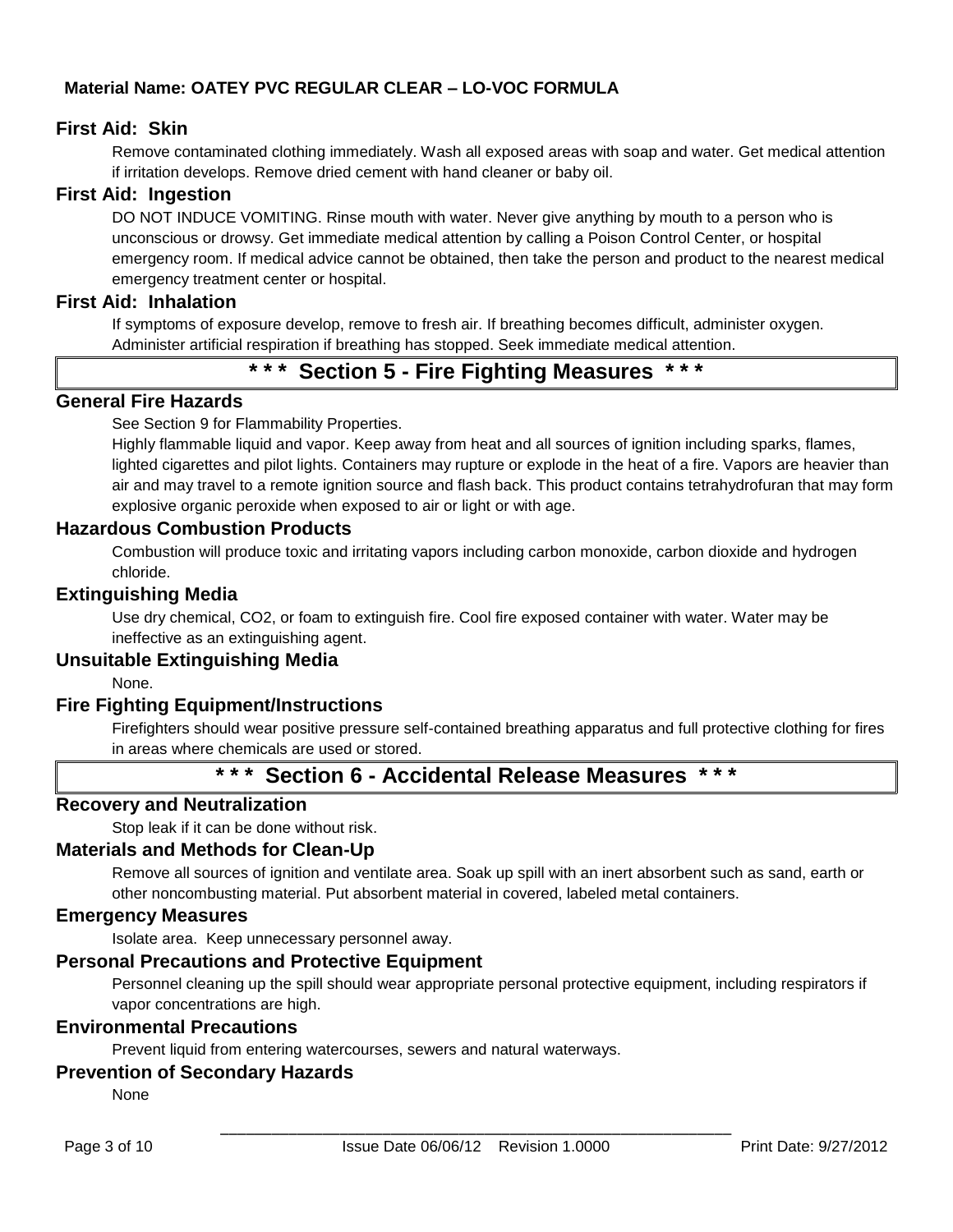# **\* \* \* Section 7 - Handling and Storage \* \* \***

#### **Handling Procedures**

Avoid contact with eyes, skin and clothing. Avoid breathing vapors or mists. Use with adequate ventilation (equivalent to outdoors). Wash thoroughly after handling. Do not eat, drink or smoke in the work area. Keep product away from heat, sparks, flames and all other sources of ignition. No smoking in storage or use areas. Keep containers closed when not in use. Other: "Empty" containers retain product residue and can be hazardous. Follow all SDS precautions in handling empty containers. Do not cut or weld on or near empty or full containers.

#### **Storage Procedures**

Store in a cool, dry, well-ventilated area away from incompatible materials. Keep containers closed when not in use.

### **Incompatibilities**

Oxidizing agents, alkalis, amines, ammonia, acids, chlorine compounds, chlorinated inorganics (potassium, calcium and sodium hypochlorite) and hydrogen peroxides. May attack plastic, resins and rubber.

# **\* \* \* Section 8 - Exposure Controls / Personal Protection \* \* \***

#### **Component Exposure Limits**

#### **Tetrahydrofuran (109-99-9)**

ACGIH: 50 ppm TWA 100 ppm STEL Skin - potential significant contribution to overall exposure by the cutaneous route OSHA: 200 ppm TWA; 590 mg/m3 TWA NIOSH: 200 ppm TWA; 590 mg/m3 TWA 250 ppm STEL; 735 mg/m3 STEL

#### **Methyl ethyl ketone (78-93-3)**

| ACGIH: | 200 ppm TWA                  |
|--------|------------------------------|
|        | 300 ppm STEL                 |
| OSHA:  | 200 ppm TWA; 590 mg/m3 TWA   |
| NIOSH: | 200 ppm TWA; 590 mg/m3 TWA   |
|        | 300 ppm STEL; 885 mg/m3 STEL |

#### **Acetone (67-64-1)**

ACGIH: 500 ppm TWA 750 ppm STEL OSHA: 1000 ppm TWA; 2400 mg/m3 TWA NIOSH: 250 ppm TWA; 590 mg/m3 TWA

#### **Cyclohexanone (108-94-1)**

ACGIH: 20 ppm TWA 50 ppm STEL Skin - potential significant contribution to overall exposure by the cutaneous route OSHA: 50 ppm TWA; 200 mg/m3 TWA NIOSH: 25 ppm TWA; 100 mg/m3 TWA

Potential for dermal absorption

#### **PVC (Chloroethylene, polymer) (9002-86-2)**

ACGIH: 1 mg/m3 TWA (respirable fraction)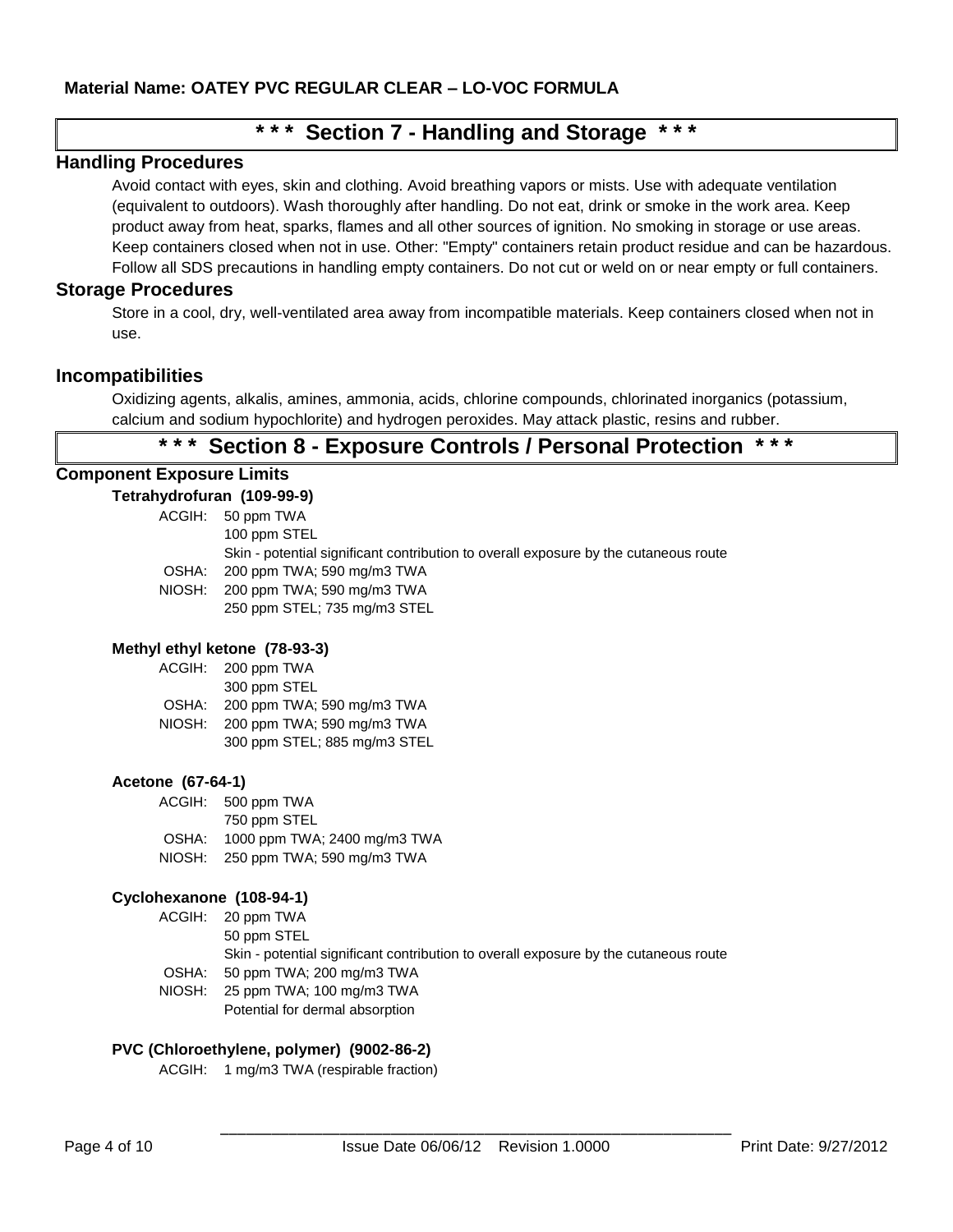## **Engineering Measures**

Open doors & windows. Provide ventilation capable of maintaining emissions at the point of use below recommended exposure limits. If used in enclosed area, use exhaust fans. Exhaust fans should be explosionproof or set up in a way that flammable concentrations of solvent vapors are not exposed to electrical fixtures or hot surfaces.

# **Personal Protective Equipment: Respiratory**

For operations where the exposure limit may be exceeded, a NIOSH approved organic vapor respirator or supplied air respirator is recommended. Equipment selection depends on contaminant type and concentration, select in accordance with 29 CFR 1910.134 and good industrial hygiene practice. For firefighting, use selfcontained breathing apparatus.

## **Personal Protective Equipment: Hands**

Rubber gloves are suitable for normal use of the product. For long exposures chemical resistant gloves may be required such as 4H(tm) or Silver Shield(tm) to avoid prolonged skin contact.

#### **Personal Protective Equipment: Eyes**

Safety glasses with side shields or safety goggles.

#### **Personal Protective Equipment: Skin and Body**

No additional protective equipment needed.

# **\* \* \* Section 9 - Physical & Chemical Properties \* \* \***

| Appearance:                  | Clear                                             |                                      | <b>Odor:</b> Ether-like                                       |
|------------------------------|---------------------------------------------------|--------------------------------------|---------------------------------------------------------------|
| <b>Physical State:</b>       | Liguid                                            | pH:                                  | NA                                                            |
| <b>Vapor Pressure:</b>       | 145 mmHg @ 20°C                                   | Vapor Density: 2.5                   |                                                               |
| <b>Boiling Point:</b>        | 151°F (66°C)                                      | <b>Melting Point:</b>                | - NA                                                          |
| Solubility (H2O):            | Negligible                                        |                                      | <b>Specific Gravity:</b> $0.90 +/- 0.02$ @ 20°C               |
|                              | <b>Evaporation Rate:</b> $(BUAC = 1) = 5.5 - 8.0$ |                                      | $VOC: 84-88%$                                                 |
| Octanol/H2O Coeff.:          | ND.                                               |                                      | <b>Flash Point:</b> $14-23^{\circ}F$ (-10 to -5 $^{\circ}C$ ) |
| <b>Flash Point Method:</b>   | CCCFP                                             | <b>Upper Flammability Limit</b> 11.8 |                                                               |
|                              |                                                   | (UEL):                               |                                                               |
| Lower Flammability Limit 1.8 |                                                   | Burning Rate: ND                     |                                                               |
| $(LFL)$ :                    |                                                   |                                      |                                                               |
| <b>Auto Ignition:</b>        | <b>ND</b>                                         |                                      |                                                               |
|                              |                                                   |                                      |                                                               |

# **\* \* \* Section 10 - Chemical Stability & Reactivity Information \* \* \***

## **Chemical Stability**

This is a stable material.

#### **Hazardous Reaction Potential**

Will not occur.

## **Conditions to Avoid**

Avoid heat, sparks, flames and other sources of ignition.

## **Incompatible Products**

Oxidizing agents, alkalis, amines, ammonia, acids, chlorine compounds, chlorinated inorganics (potassium, calcium and sodium hypochlorite) and hydrogen peroxides. May attack plastic, resins and rubber.

#### **Hazardous Decomposition Products**

Combustion will produce toxic and irritating vapors including carbon monoxide, carbon dioxide and hydrogen chloride.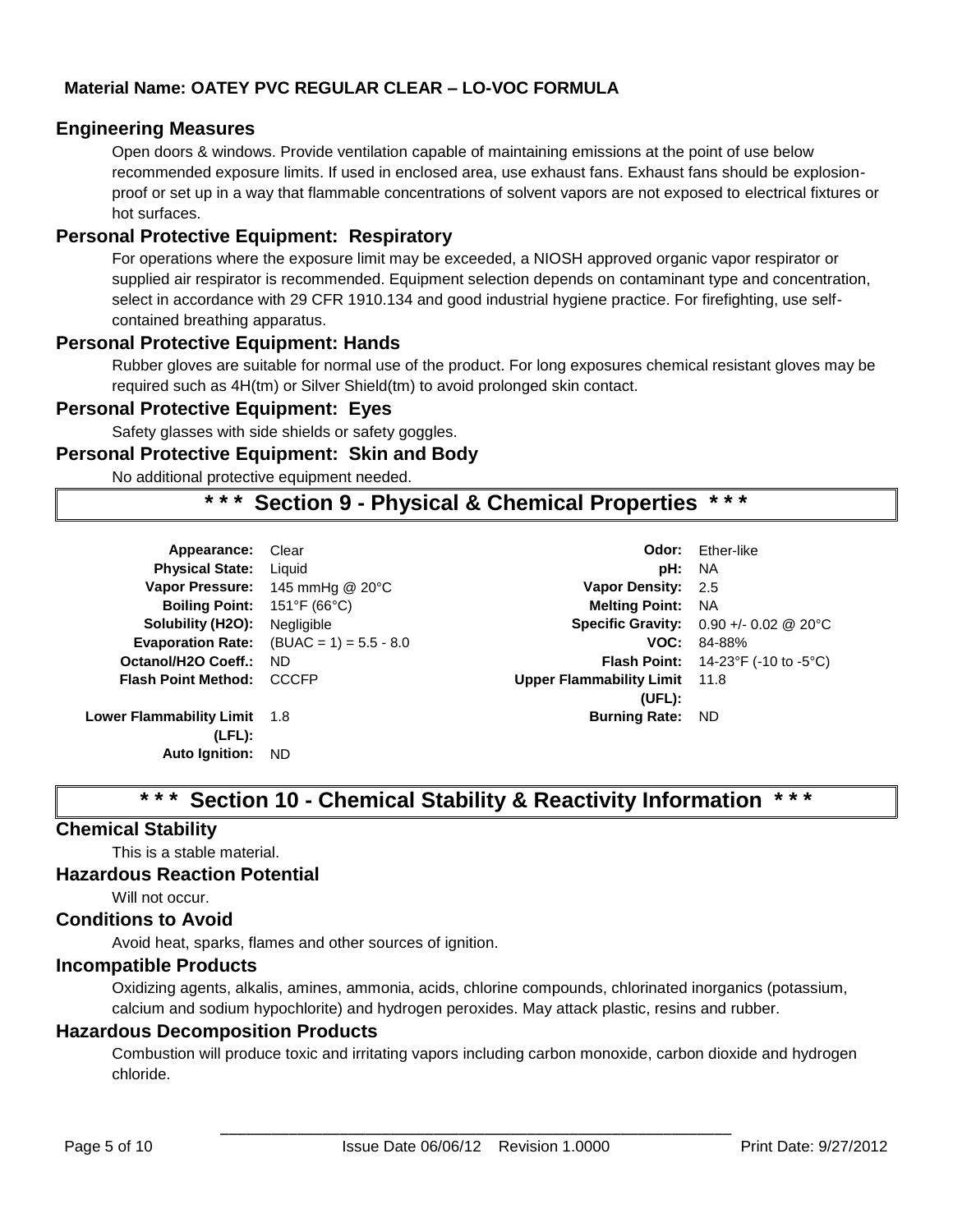# **\* \* \* Section 11 - Toxicological Information \* \* \***

# **Acute Toxicity**

## **Component Analysis - LD50/LC50**

#### **Tetrahydrofuran (109-99-9)**

Inhalation LC50 Rat 53.9 mg/L 4 h; Inhalation LC50 Rat 180 mg/L 1 h; Oral LD50 Rat 1650 mg/kg

#### **Methyl ethyl ketone (78-93-3)**

Inhalation LC50 Mouse 32 g/m3 4 h; Oral LD50 Rat 2737 mg/kg; Dermal LD50 Rabbit 6480 mg/kg

#### **Acetone (67-64-1)**

Oral LD50 Rat 5800 mg/kg

#### **Cyclohexanone (108-94-1)**

Inhalation LC50 Rat 10.7 mg/L 4 h; Inhalation LC50 Rat 8000 ppm 4 h; Oral LD50 Rat 800 mg/kg; Dermal LD50 Rabbit 948 mg/kg

## **Potential Health Effects: Skin Corrosion Property/Stimulativeness**

May cause irritation with redness, itching and pain. Methyl ethyl ketone and cyclohexanone may be absorbed through the skin causing effects similar to those listed under inhalation.

## **Potential Health Effects: Eye Critical Damage/ Stimulativeness**

Vapors may cause irritation. Direct contact may cause irritation with redness, stinging and tearing of the eyes. May cause eye damage.

## **Potential Health Effects: Ingestion**

Swallowing may cause abdominal pain, nausea, vomiting and diarrhea. Aspiration during swallowing or vomiting can cause chemical pneumonia and lung damage. May cause kidney and liver damage.

## **Potential Health Effects: Inhalation**

Vapors or mists may cause mucous membrane and respiratory irritation, coughing, headache, dizziness, dullness, nausea, shortness of breath and vomiting. High concentrations may cause central nervous system depression, narcosis and unconsciousness. May cause kidney, liver and lung damage.

## **Respiratory Organs Sensitization/Skin Sensitization**

This product is not reported to have any skin sensitization effects.

## **Generative Cell Mutagenicity**

Cyclohexanone has been positive in bacterial and mammalian assays. Acetone, methyl ethyl ketone and tetrahydrofuran are generally thought not to be mutagenic.

## **Carcinogenicity**

## **A: General Product Information**

In 2012 USEPA Integrated Risk Information System (IRIS) reviewed a two species inhalation lifetime study on THF conducted by NTP (1998). Male rats developed renal tumors and female mice developed liver tumors while neither the female rats nor the male mice showed similar results. Because the carcinogenic mechanisms could not be identified clearly in either species for either tumor, the EPA determined that the male rat and female mouse findings are relevant to the assessment of carcinogenic potential in humans. Therefore, the IRIS review concludes that these data in aggregate indicate that there is "suggestive evidence of carcinogenic potential" following exposure to THF by all routes of exposure.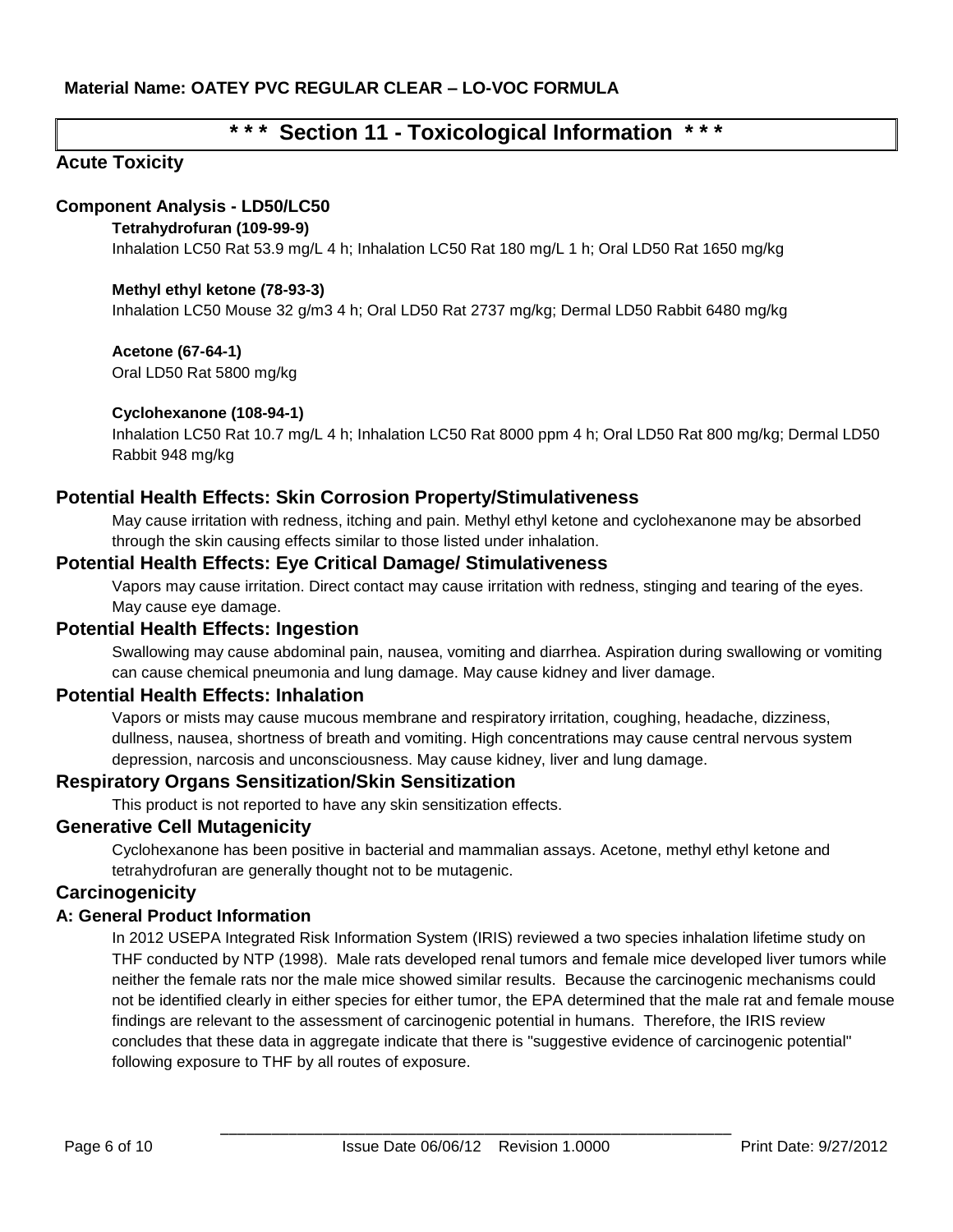#### **B: Component Carcinogenicity**

#### **Tetrahydrofuran (109-99-9)**

ACGIH: A3 - Confirmed Animal Carcinogen with Unknown Relevance to Humans

#### **Acetone (67-64-1)**

ACGIH: A4 - Not Classifiable as a Human Carcinogen

#### **Cyclohexanone (108-94-1)**

ACGIH: A3 - Confirmed Animal Carcinogen with Unknown Relevance to Humans IARC: Monograph 71 [1999]; Monograph 47 [1989] (Group 3 (not classifiable))

#### **PVC (Chloroethylene, polymer) (9002-86-2)**

ACGIH: A4 - Not Classifiable as a Human Carcinogen

IARC: Supplement 7 [1987]; Monograph 19 [1979] (Group 3 (not classifiable))

#### **Reproductive Toxicity**

Methyl ethyl ketone and cyclohexanone have been shown to cause embryofetal toxicity and birth defects in laboratory animals. Acetone and tetrahydrofuran has been found to cause adverse developmental effects only when exposure levels cause other toxic effects to the mother.

#### **Specified Target Organ General Toxicity: Single Exposure**

May cause respiratory irritation. Inhalation of high concentrations may cause central nervous system depression, narcosis and unconsciousness. May cause kidney, liver and lung damage.

#### **Specified Target Organ General Toxicity: Repeated Exposure**

This product is not reported to have any specific target organ toxicity repeat exposure effects.

#### **Aspiration Respiratory Organs Hazard**

Aspiration during swallowing or vomiting can cause chemical pneumonia and lung damage. May cause kidney and liver damage.

# **\* \* \* Section 12 - Ecological Information \* \* \***

#### **Ecotoxicity**

#### **A: General Product Information**

This product is not expected to be toxic to aquatic organisms.

## **B: Component Analysis - Ecotoxicity - Aquatic Toxicity**

#### **Tetrahydrofuran (109-99-9)**

| <b>Test &amp; Species</b>      |                                  | <b>Conditions</b> |
|--------------------------------|----------------------------------|-------------------|
| 96 Hr LC50 Pimephales promelas | 1970-2360 mg/L<br>[flow-through] |                   |
| 96 Hr LC50 Pimephales promelas | 2700-3600 mg/L<br>[static]       |                   |
| 24 Hr EC50 Daphnia magna       | 5930 mg/L                        |                   |
| Methyl ethyl ketone (78-93-3)  |                                  |                   |
| <b>Test &amp; Species</b>      |                                  | <b>Conditions</b> |
| 96 Hr LC50 Pimephales promelas | 3130-3320 mg/L<br>[flow-through] |                   |
| 48 Hr EC50 Daphnia magna       | >520 mg/L                        |                   |
| 48 Hr EC50 Daphnia magna       | 5091 mg/L                        |                   |
|                                |                                  |                   |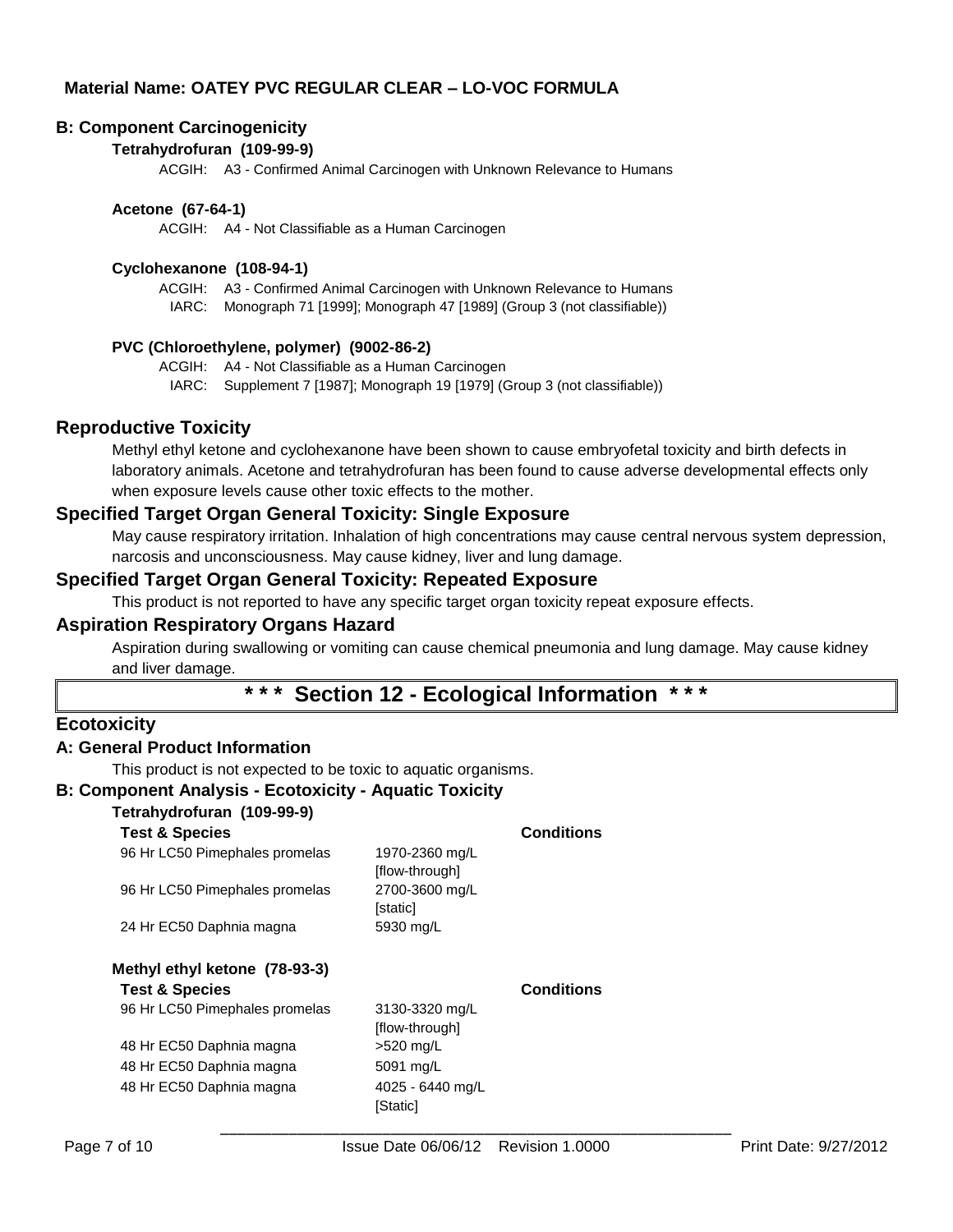| Acetone (67-64-1)              |                                 |                   |
|--------------------------------|---------------------------------|-------------------|
| <b>Test &amp; Species</b>      |                                 | <b>Conditions</b> |
| 96 Hr LC50 Oncorhynchus mykiss | $4.74 - 6.33$ mL/L              |                   |
| 96 Hr LC50 Pimephales promelas | 6210 - 8120 mg/L<br>[static]    |                   |
| 96 Hr LC50 Lepomis macrochirus | 8300 mg/L                       |                   |
| 48 Hr EC50 Daphnia magna       | 10294 - 17704 mg/L<br>[Static]  |                   |
| 48 Hr EC50 Daphnia magna       | 12600 - 12700 mg/L              |                   |
| Cyclohexanone (108-94-1)       |                                 |                   |
| <b>Test &amp; Species</b>      |                                 | <b>Conditions</b> |
| 96 Hr LC50 Pimephales promelas | 481-578 mg/L [flow-<br>through] |                   |
| 96 Hr LC50 Pimephales promelas | 8.9 mg/L                        |                   |
| 96 Hr EC50 Chlorella vulgaris  | $20 \text{ mg/L}$               |                   |
| 24 Hr EC50 Daphnia magna       | 800 mg/L                        |                   |

## **Persistence/Degradability**

No information available for the product.

#### **Bioaccumulation**

No information available for the product.

#### **Mobility in Soil**

No information available for the product.

# **\* \* \* Section 13 - Disposal Considerations \* \* \***

## **Waste Disposal Instructions**

See Section 7 for Handling Procedures. See Section 8 for Personal Protective Equipment recommendations.

## **Disposal of Contaminated Containers or Packaging**

Dispose of contents/container in accordance with local/regional/national/international regulations.

# **\* \* \* Section 14 - Transportation Information \* \* \***

#### **DOT Information**

**For Greater than 1 liter (0.3 gal): Shipping Name:** Adhesives **UN #:** 1133 **Hazard Class:** 3 **Packing Group:** II **Required Label(s):** Flammable Liquid

**For Less than 1 liter (0.3 gal): Shipping Name:** Consumer Commodity, ORM-D

## **IMDG Information**

**For Greater than 1 liter (0.3 gal): Shipping Name:** Adhesives **UN #:** 1133 **Hazard Class:** 3 **Packing Group:** II **Required Label(s):** Flammable Liquid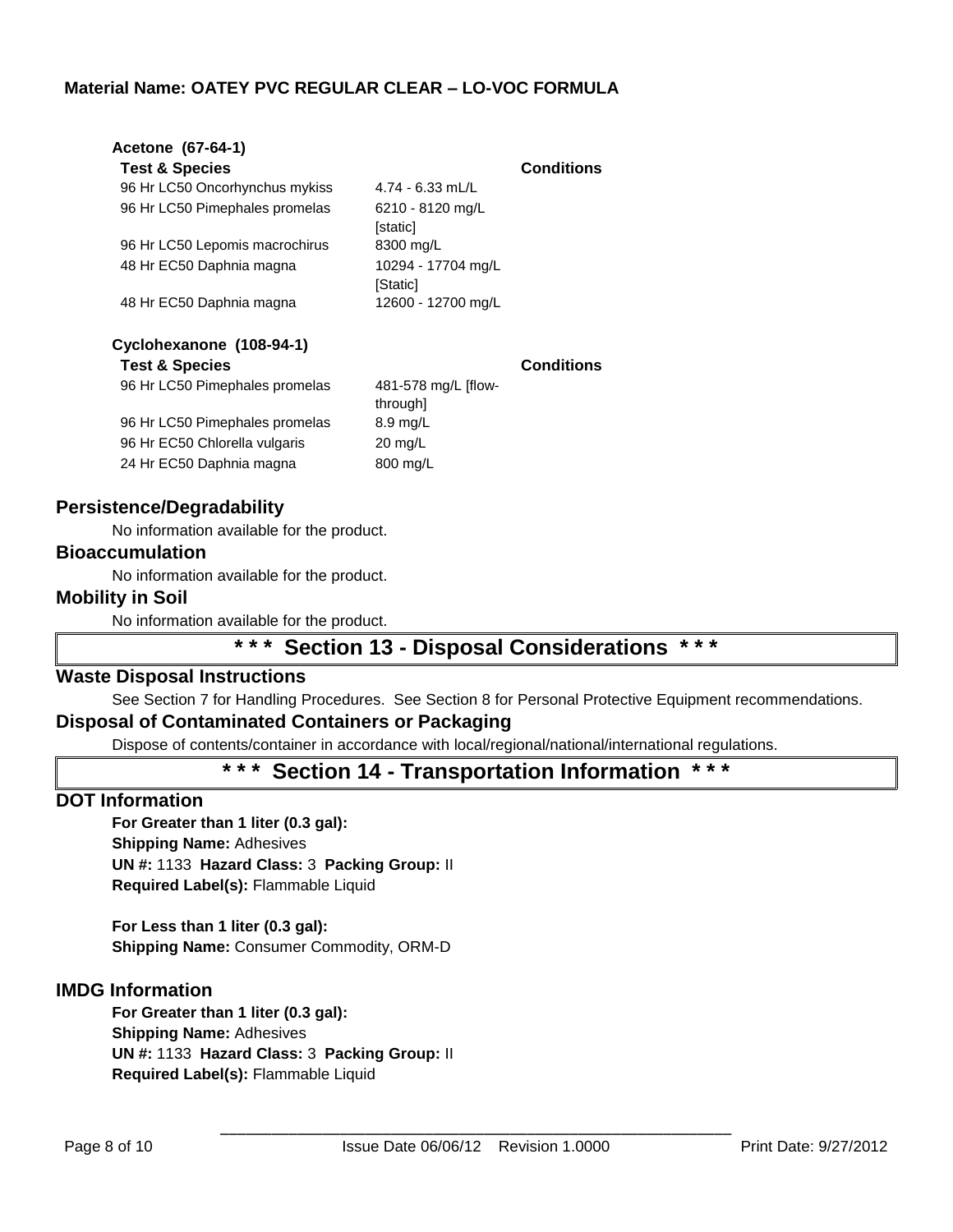**For Less than 1 liter (0.3 gal): Shipping Name:** Adhesives **UN #:** 1133 **Hazard Class:** 3 **Packing Group:** II **Required Label(s):** None (Limited Quantities are expected from labeling)

# **\* \* \* Section 15 - Regulatory Information \* \* \***

#### **Regulatory Information US Federal Regulations**

#### **Component Analysis**

This material contains one or more of the following chemicals required to be identified under SARA Section 302 (40 CFR 355 Appendix A), SARA Section 313 (40 CFR 372.65) and/or CERCLA (40 CFR 302.4).

#### **Tetrahydrofuran (109-99-9)**

CERCLA: 1000 lb final RQ; 454 kg final RQ

#### **Methyl ethyl ketone (78-93-3)**

CERCLA: 5000 lb final RQ; 2270 kg final RQ

#### **Acetone (67-64-1)**

CERCLA: 5000 lb final RQ; 2270 kg final RQ

#### **Cyclohexanone (108-94-1)**

CERCLA: 5000 lb final RQ; 2270 kg final RQ

#### **State Regulations**

#### **Component Analysis - State**

The following components appear on one or more of the following state hazardous substances lists:

| Component                     | <b>CAS</b> | CA  | ΜA        | <b>MN</b> | NJ  | <b>PA</b> | <b>RI</b> |
|-------------------------------|------------|-----|-----------|-----------|-----|-----------|-----------|
| Tetrahydrofuran               | 109-99-9   | Yes | Yes       | Yes       | Yes | Yes       | No        |
| Methyl ethyl ketone           | 78-93-3    | Yes | Yes       | Yes       | Yes | Yes       | No        |
| Acetone                       | 67-64-1    | Yes | Yes       | Yes       | Yes | Yes       | No        |
| Cyclohexanone                 | 108-94-1   | Yes | Yes       | Yes       | Yes | Yes       | <b>No</b> |
| PVC (Chloroethylene, polymer) | 9002-86-2  | No  | <b>No</b> | <b>No</b> | Yes | No        | No        |